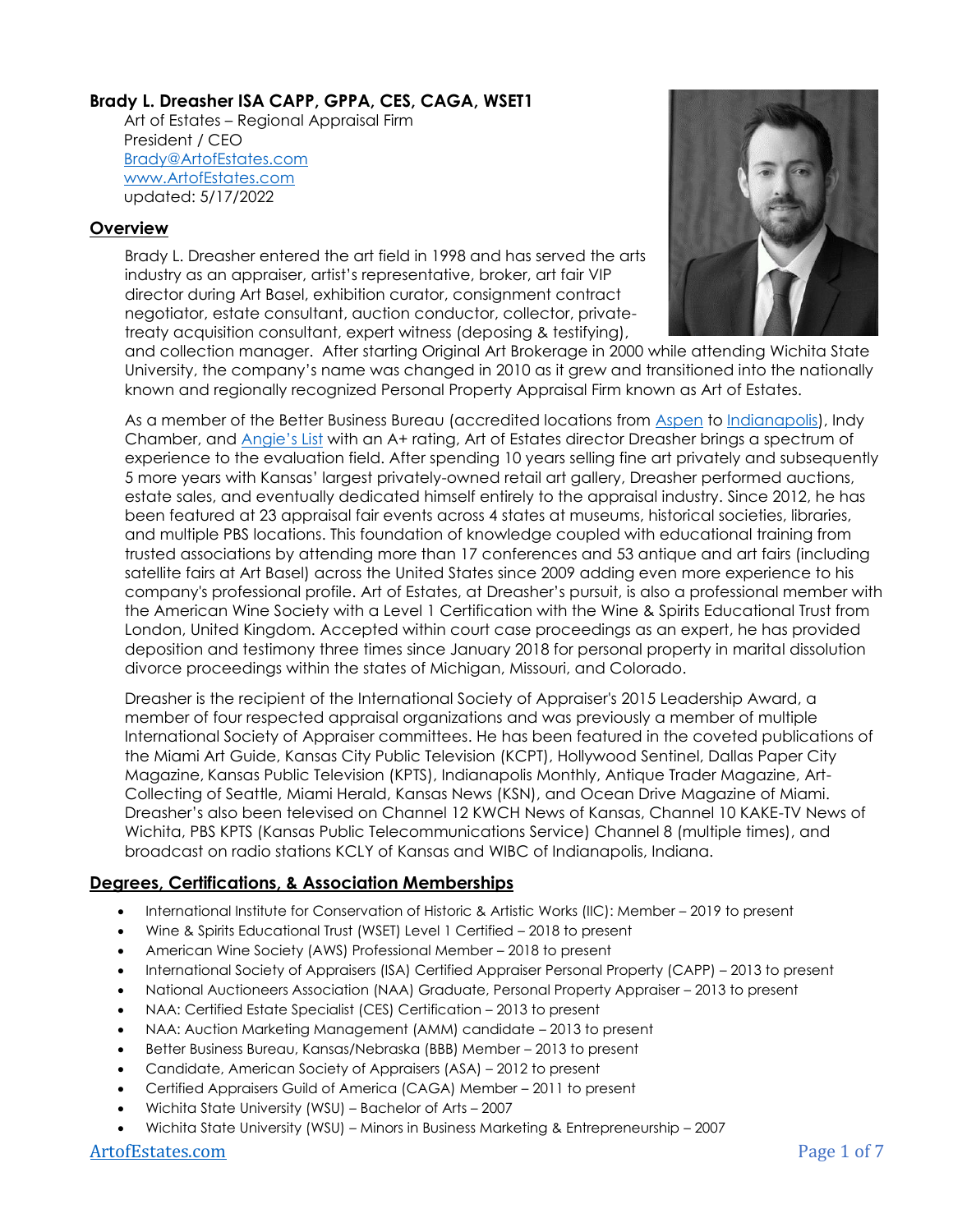## **Appraiser Profession Courses & Related Continuing Education**

- ✓ Appraising Personal Property for IRS Non-Cash Charitable Contributions & IRS Estates 18-hr, Course PP400, ASA 2022
- ✓ Appraiser Requalification 23-hour, Course 380, International Society of Appraisers (ISA) 2021
- ✓ The ABC's of NFT's (Digital Art), Course 403, International Society of Appraisers (ISA) 2021
- ✓ Mastering the Art of Object Descriptions, Course 4498, International Society of Appraisers (ISA) 2021
- ✓ Working with Attorneys: What Appraisal Professionals Need to Know, Course PP115, ASA 2021
- ✓ Art and the Law: Legal Issues for Collectors & Appraisers, Course PP120, American Society of Appraisers (ASA) 2021
- ✓ A Defensible Appraisal Report, Appraisers Association of America (AAA) 2021
- ✓ Planning Strategies for Fine Art & Collectibles Forum, Wealth Management Trust & Estates 2020
- ✓ Working with Regional Auction Houses, Course 4509, International Society of Appraisers (ISA) 2020
- ✓ Do not Drink & Appraise: Introduction to Appraising Wine, Course 4488, International Society of Appraisers 2020
- $\checkmark$  History of Jade Course, Appraisers Association of America (AAA) 2020
- ✓ Delivering Expert Testimony via Online Technology, Course AR120, American Society of Appraisers (ASA) 2020
- ✓ Wine Assessment & Appraisal Practice Course, Appraisers Association of America (AAA) 2020
- ✓ Alaska Native Art: Artifacts to Contemporary Craft, Course PP121, American Society of Appraisers (ASA) 2020
- ✓ Part II: Home Furnishing & Accessory Currently Being Produced & Retailed, Class 4501, ISA 2020
- ✓ Home Furnishings & Accessories Currently Being Produced & Retailed, Course 4490, ISA 2020
- ✓ What is it? Petroliana & Automobilia, Course 4502, International Society of Appraisers (ISA) 2020
- ✓ USPAP 2020/2021 15-hour Class, (Hope, New Jersey) National Appraisal Consultants (NAC) 2020
- ✓ Art Market Metrics: An Overview Course, Appraisers Association of America (AAA) 2020
- ✓ Chinese Art Market, Challenges, Course PP144, American Society of Appraisers (ASA) 2020
- ✓ What's New in USPAP 2020-2021, Course PP143, American Society of Appraisers (ASA) 2020
- ✓ Recent Issues Regarding Charitable Contributions, Course PP146, American Society of Appraisers (ASA) 2019
- ✓ Wine & Spirit Education Trust 1 & 2 Courses (Denver, Colorado) WSET 2018 & 2019
- ✓ Impact of the New Tax Legislation Course, Appraisers Association of America (AAA) 2018
- ✓ Foundations of Wine Course, Wine & Spirit Education Trust (Denver, Colorado) WSET 2018
- ✓ Appraising Chinese Jade Carvings, Course 5940, International Society of Appraisers (ISA) 2018
- ✓ Expert Witness, Advanced Testifying, & Report Writing, (multi-city) SEAK 2012, 2013, 2014, & 2018
- ✓ Personal Property Report Writing, Course PP445 (Houston, Texas) American Society of Appraisers (ASA) 2017
- ✓ Legal Pitfalls in Appraising Native American Art & Crafts, Course 4497, International Society of Appraisers (ISA) 2016
- ✓ Mid-Century Modern & Everything Between (Mid Mod), Course 4500, International Society of Appraisers (ISA) 2016
- $\checkmark$  Introductory to Dolls/Hello Dolly, Course 4424, International Society of Appraisers (ISA) 2016
- ✓ Appraising Southwestern American Indian Pottery, Course PP118, American Society of Appraisers (ASA) 2016
- ✓ USPAP 2016/2017 (7-hr Update) (Cincinnati, Ohio), National Auctioneers Association (NAA) 2016
- ✓ Fundamentals of Watch Appraising, Course 4489, International Society of Appraisers (ISA) 2015
- ✓ Antiques & Residential Contents Designation Course (Chicago, Illinois), International Society of Appraisers 2014
- $\checkmark$  Fine Arts Designation Course (Chicago, Illinois), International Society of Appraisers (ISA) 2014
- ✓ Uniform Standards Professional Appraisal Class 15-hour (Las Vegas, NV) 2014/2015, NAA 2013
- ✓ Graduate Personal Property Appraiser (GPPA) Course (Las Vegas, Nevada), NAA 2013
- ✓ Auction Technology Specialist Course (Indianapolis, Indiana), National Auctioneers Association (NAA) 2013
- ✓ Certified Estate Specialist (CES) Course (Indianapolis, Indiana), National Auctioneers Association (NAA) 2013
- ✓ Core Course in Appraisal Studies (Toronto, Canada), International Society of Appraisers (ISA) 2013
- ✓ Missouri Auction School, Nationwide Extended Classes (St. Louis, Missouri) 2013
- $\checkmark$  USPAP 2012/2013 15-hour (Reston, Virginia), American Society of Appraisers (ASA) 2012
- ✓ Art Crime Investigation Seminar (Philadelphia, Pennsylvania), Robert Wittman INC. 2012
- ✓ Advanced Methodologies & Appraisal Report Writing, Course MD215, (Reston, Virginia), ASA 2012
- ✓ Certification for Appraising Classes (St. Louis, Missouri), Certified Appraisers Guild of America (CAGA) 2011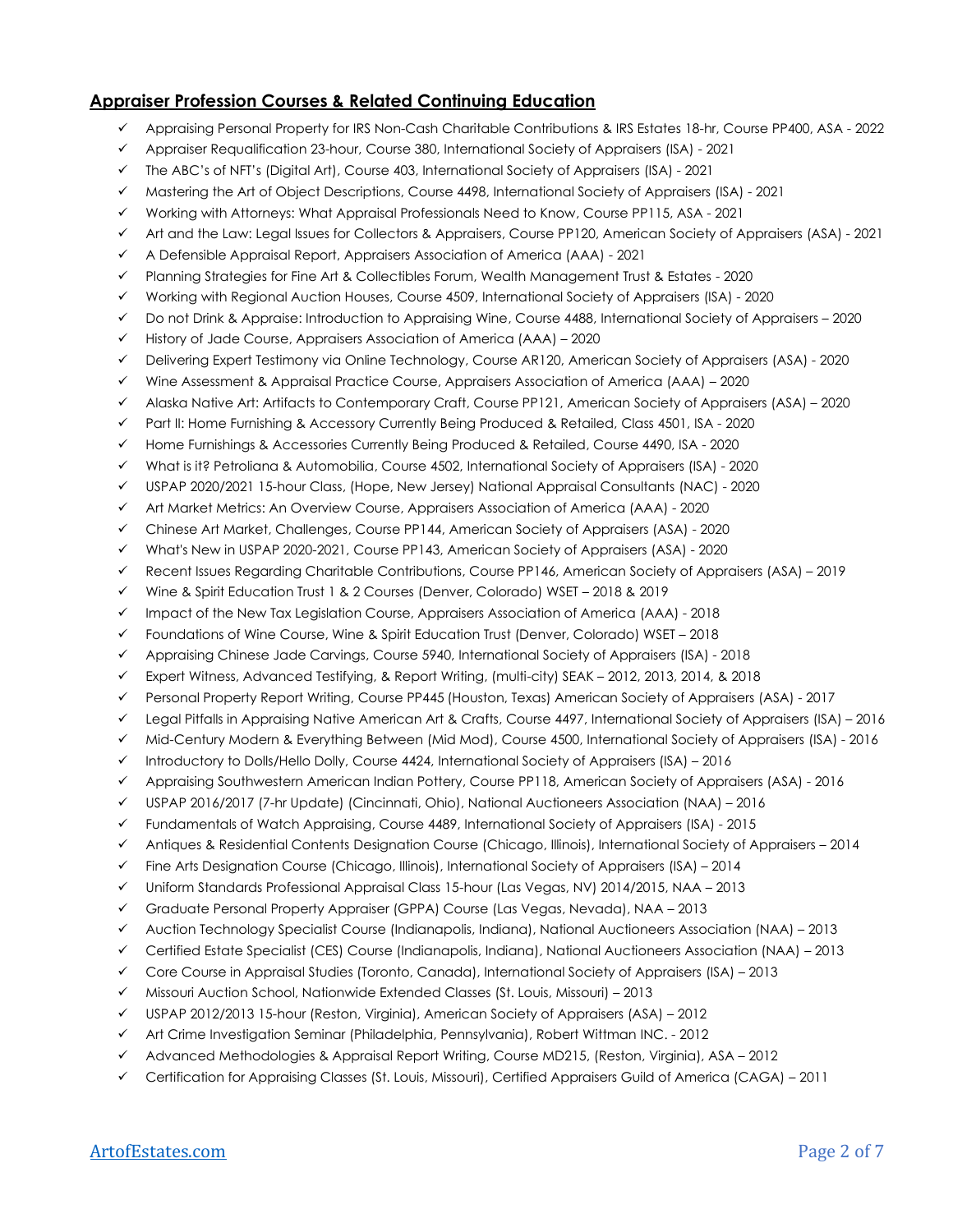# **Appraiser Industry Conferences**

- Foundation of Appraisal Education Conference, Susanin's Auctioneers (Chicago, Illinois), FAE / ISA 2015
- Annual Personal Property Conference & International (New York City, NY), ASA 2015
- Annual Assets Conference (Philadelphia, Pennsylvania), International Society of Appraisers (ISA) 2015
- Annual Assets Conference (Kansas City, Missouri), International Society of Appraisers (ISA) 2014
- Personal Property Insights & Issues Conference (San Francisco, California), ASA 2014
- International Appraisers Conference (Arlington, Texas), American Society of Appraisers (ASA) 2013
- Auctioneers Annual Conference (Indianapolis, Indiana), National Auctioneers Association (NAA) 2013
- International Personal Property Conference Annual (San Antonio, Texas), ASA 2013
- Estate Sale Conference (St. Louis, Missouri), EstateSales.net 2013
- Trusts & Estates for Personal Property Appraisers: Fair Market Value (Arlington, Virginia), ASA 2013

#### **Appraisal Fairs, Professional Presentations, Positions, Philanthropic & Volunteer Activities**

- Kansas Public Television Station / KPTS Channel 8 Televised Pledge Drive (2), Wichita, Kansas 2021
- Foundation of Appraisal Education, Contributor to Benefactor Level Sponsor 2014 to present
- Golden Fine Arts Festival, Art Fair, Golden, Colorado 2019
- New Castle / Henry County Public Library, Appraisal Fair, New Castle, Indiana 2019
- Albrecht Kemper Museum of Art, Meet the Appraisers Event, St. Joseph, Missouri 2019 & 2021
- Kansas Public Television Station / KPTS Channel 8 Appraisal Fair, Wichita, Kansas 2019 & 2021
- Kansas City Public Television / KCPT Channel 19, Appraisal Fair, Kansas City, Missouri 2015 & 2019
- Jefferson County Belmar Public Library, What's it Worth, Appraisal Fair, Lakewood, Colorado 2019
- Christian County Library Appraisal Fair Fundraiser in Ozark & Nixa, Missouri 2017, 2018 & 2019
- Cherry Creek Arts Festival, Art Fair, Denver, Colorado 2018
- Carmel Arts Council, Guild Member in Carmel, Indiana 2016, 2017 & 2018
- Clay County Arts Council, Attic Appraisal Fair, Clay Center, Kansas 2016, 2017 & 2018
- Watch Auction Preview & Scotch Tasting, Heritage Auction, Chicago, Illinois 2018
- Beaver Creek Art Festival, Art Fair, Avon, Colorado 2017
- Style Chicago: Art of Fashion & Fashion Chicago Runway & Exhibitors VIP (Chicago, Illinois) 2016
- Style Bias: Street Style Fashion Presentation VIP, Chicago, Illinois 2016
- Historic Brown County Art Gallery, Collector's Showcase Sponsor, Nashville, Indiana 2016
- Elmcroft (formerly GreenTree) Assisted Living Appraisal Fair in Indianapolis, Indiana 2016
- Meridian-Kessler of Indianapolis, Indiana Home Tour Appraisal Day Event 2015 & 2016
- Kansas City Public Television Fundraiser Antique Appraisal Fair 2015 & 2019
- Indiana Historical Society Appraisal Fair Fundraiser, Indianapolis, Indiana 2015, 2016, 2017 & 2018
- International Society of Appraisers, Vice Chair, Marketing Committee, Chicago, Illinois 2015
- Conference Planning Committee, Mural Arts Tour, ISA, Philadelphia, Pennsylvania 2015
- International Society of Appraisers, Resource Development Committee 2014, 2015 & 2016
- Expo Chicago Art Fair, Gala Opening & Art Fair, Chicago, Illinois 2014
- Select Art Fair, VIP Coordinator, Artist Recruiter & Organizer, Miami, Florida 2011 to 2014
- Philly Mural Arts, Wall Ball Fundraiser, Philadelphia, Pennsylvania 2013 & 2014
- Art & Autumn Bradley Fair, Speaker: Art as an Investment Portfolio, Wichita, Kansas 2013
- Westside Christian Church Delano, Fundraiser Appraisal Fair, Wichita, Kansas 2011 & 2012
- Acquisition Board Presenter, Nelson-Atkins Museum Print Society, Kansas City, Missouri 2012
- Dallas International Art Fair, Vernissage, Dallas, Texas 2011 & 2013
- amfAR, TWO x TWO First Look Art Gala Fundraiser, Dallas, Texas 2011
- Art 4 Life, Fundraiser Event & Donor, Wichita, Kansas 2011
- Art Basel Miami, Vernissage Invitational, Miami, Florida 2009 to 2013
- Numana, Volunteer for Haiti Event, Meal Packing Event, Wichita, Kansas– 2009
- Mid-America Fine Arts Gallery, Art Broker, Dealer, & Curator, Wichita, Kansas 2009 to 2014
- Art Aid, Art Donor & Fundraiser, Wichita, Kansas 2004, 2005, 2007, 2009, 2010 & 2012
- Original Art Brokerage, (original owner of ArtBrokerage.com) Wichita, Kansas 1998 to 2014

#### [ArtofEstates.com](https://artofestates.com/contact/) Page 3 of 7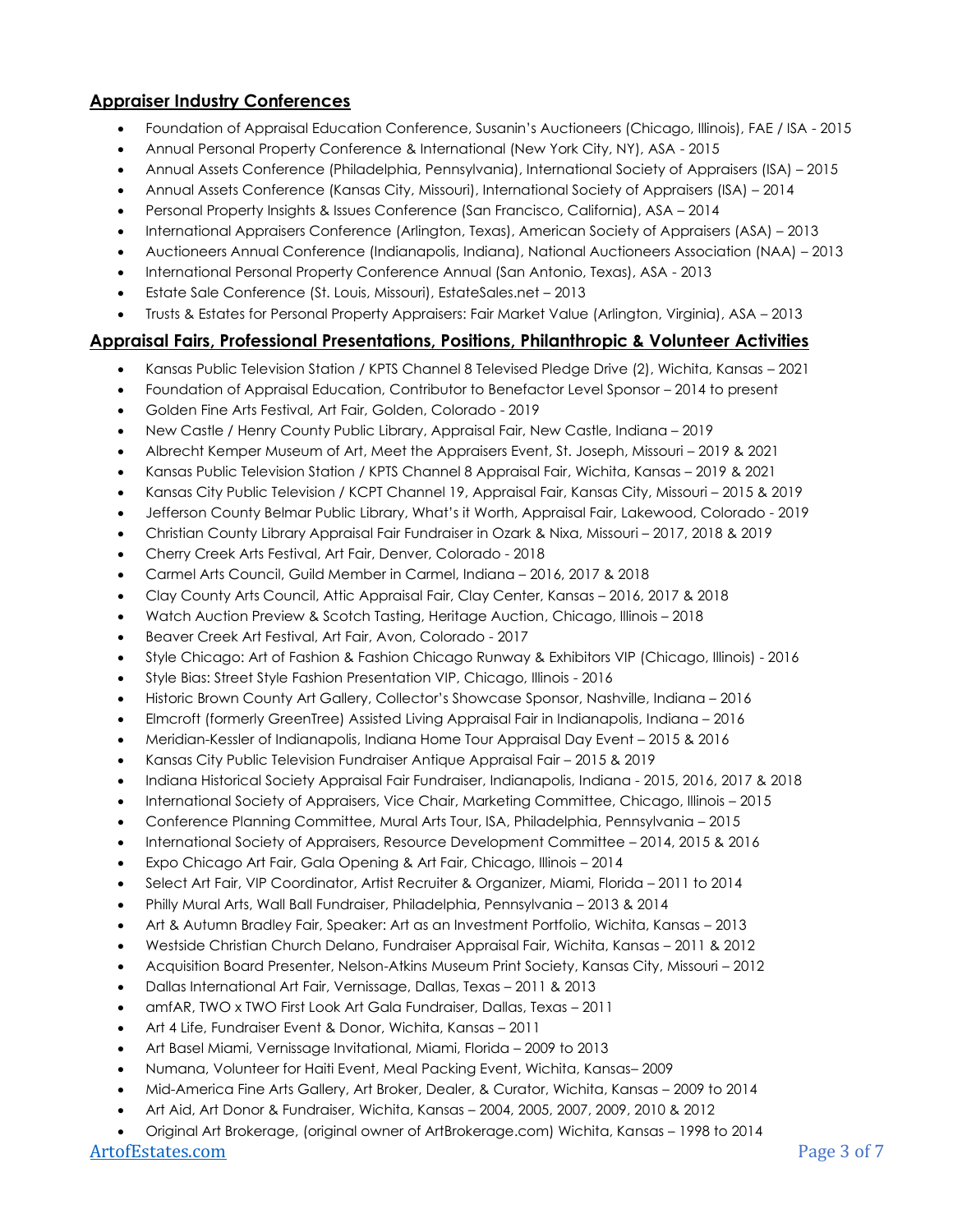## **Personal Property Appraisal Experience**

- Fine Art in Digital & Tangible Form
- Native American Pottery, Rugs, Basketry, & Artifacts
- Antiques, Vintage, & Mid-Century Designer Furniture
- Historical Memorabilia & Documents
- Petroliana & Automobilia Collectibles
- Sports, Hunting, & Fishing Equipment
- Utilitarian & Decorative Art
- Fine Wine & Spirits
- Appliances, Cabinets, & Sterling Flatware
- Designer Fashion Handbags & Accessories
- Musical Instruments & Audio Stereo Equipment
- Furnishings, Rugs, Clocks, & General Residential Contents
- Pre-Columbian Art & Artifacts (Central America, New World, Mexico)

# **Personal Property Appraisal & Consulting Services Provided**

- Bankruptcy & Collateral Loan Appraisals using Market Value, Actual Cash Value, or Net Value
- Non-Cash Charitable Donations & Internal Revenue Service Estate Taxation
- IRS / Internal Revenue Service Appraisal Services (Taxes & Donation)
- Insurance Replacement Value, Coverage, & Cost for Scheduling
- Private Collection, Museum & Corporate Acquisition Consulting
- Divorce, Marital Dissolution with Equitable Distribution & Division
- Expert Witness Testimony, Deposition & Legal Appraisal Review
- Pre-loan Museum Inventory & Appraisal Valuation Services
- Client-centered Consignment Contract Negotiations
- Potential Sale Estimates (Estimated Range of Value)
- Authentication Analysis, Identification & Assistance
- Asset Marketing Plans & Long-term Exposure Goals
- Insurance Claim, Dispute, Resolution, & Settlement
- Inventory for Archival Storage & Moving Processes
- Mass Quantity Appraisals & Blockage Application
- Restoration & Conservation Consulting & Review
- Auction House Estimate of Value Consultations
- Art Loan Valuations for Collateral Procurement
- Collection Inventory Management & Curation
- Value-maximizing Auction Location Services
- Property Investigation & Research Services

# **Local & Regional Auction & Estate Sales (experience in valuing & selling wide ranges & levels of personal property)**

- Fine Art, Books, Costumes, Furniture, Antiques, Decorative Arts, & Toys (Indianapolis, Indiana) 2016
- Real Estate Multi-Parcel Auction of Investment Properties (Indianapolis, Indiana) 2014
- Fashion, Memorabilia, Dec Arts, Paintings, Jewelry & Residential Contents (Andover, KS) 2014
- Comics, Baseball Cards, Toys, Collectibles & Residential Contents (Haysville, Kansas) 2013
- Antiques, Stereo Gear & Tools with Two Residential Contents (Wichita, Kansas) 2013
- Workshop Tools, Stereo Electronics, China, & Residential Contents (Goddard, Kansas) 2013
- Antiques, Coins, Jewelry, Tools, Residential Contents, & Office Furniture (Wichita, KS) 2013
- Furniture, Antiques, Appliances, Electronics, & Residential Contents (Augusta, Kansas) 2013
- Coins & Personal Property Auction (Saint Louis, Missouri) 2013
- Crystal & Decorative Arts Auction (St. Louis, Missouri) 2013





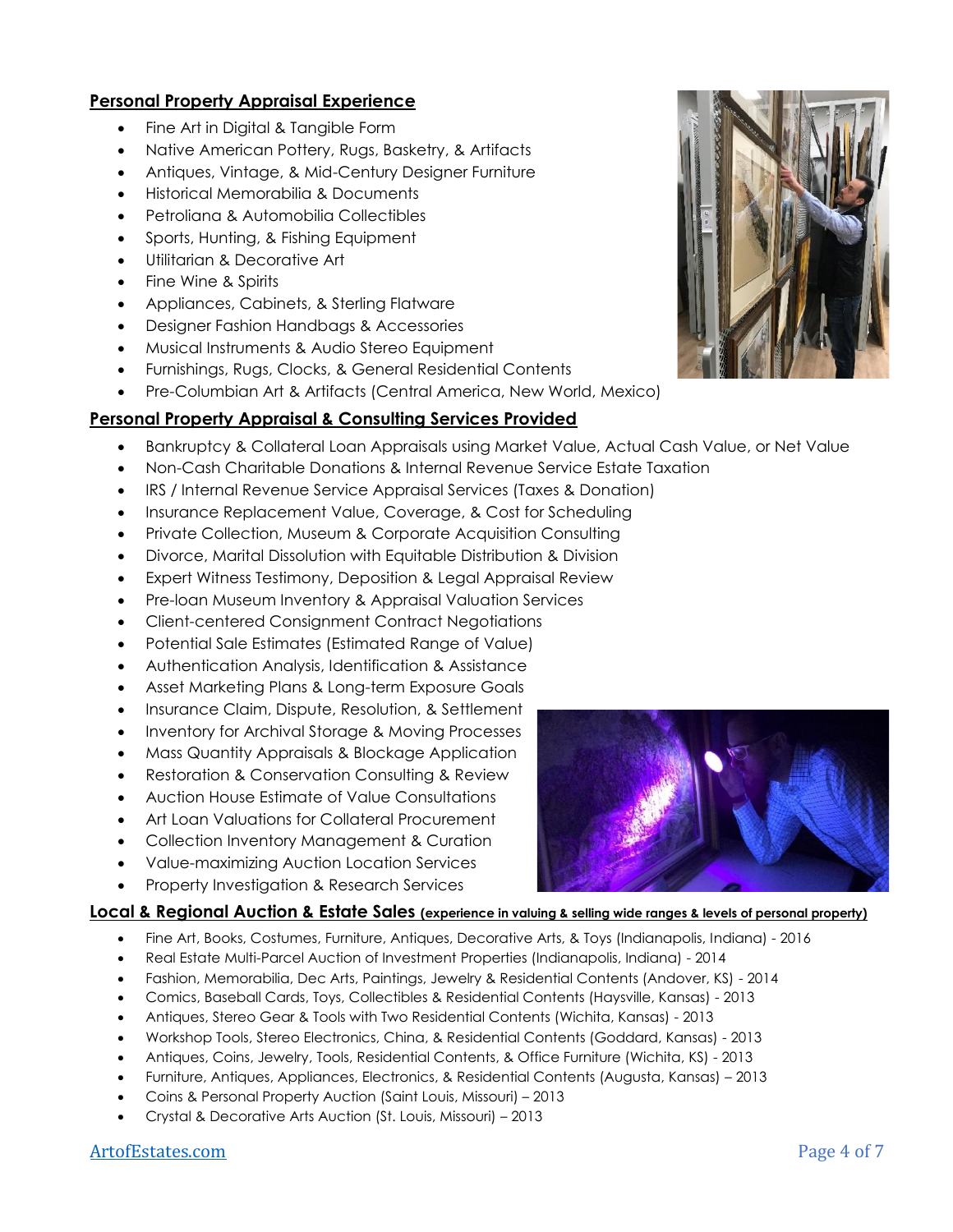#### **Notable Insurance Coverage Appraisal Projects (ending number represents report entries)**

- Indianapolis Indiana 20<sup>th</sup> Century African Art, Photographs, Couture Clothing, & Designer Furniture 71
- Manitou Springs Colorado 20<sup>th</sup> Century Native American Weavings, Kachinas, Antiques, & Western Art 33
- Wichita Kansas 20th & 21st Century Fine Art Impressionist to Western Paintings, Prints & Sculptures 63
- Denver Colorado  $20<sup>th</sup>$  &  $21<sup>st</sup>$  Century Fine Art Paintings & Native American Weaving 30
- Hutchinson Kansas 20th Century Fine Art Impressionist & Western Paintings, Prints, Sculptures & Ceramics 92
- Grand Junction Colorado 20<sup>th</sup> & 21st Century Western & European Drawings, Sculptures, & Paintings 60
- Indianapolis Indiana 20th Century Cubist, Surrealist & Impressionist Prints, Paintings, & Sculptures 42
- Snowmass Colorado European Antiques, American Designer Furniture, Fine Art, & Persian Rugs 84
- Richmond Indiana 19th to 21st Century Antiques, Piano, Luxury Furnishings, Rugs, Silver, Prints, & Paintings 72
- Edwards Colorado 20<sup>th</sup> Century Canadian Inuit Sculptures, American Fine Art Paintings, & Sculpture 33
- Zionsville Indiana 20<sup>th</sup> & 21<sup>st</sup> Impressionist Fine Art Paintings & Decorative Arts 41
- Lafayette Colorado 20<sup>th</sup> & 21st Century European & American Fine Art Paintings, Prints & Sculptures 39
- Aspen Colorado 20th & 21st Century Fine Art Paintings, Prints, Sculptures, Drawings & Designer Furniture 84
- Salina Kansas 20<sup>th</sup> Century Western Fine Art Paintings & Drawings 42
- Denver Colorado 20th & 21st Century American, Cuban, & European Paintings, Prints, & Sculptures 43
- Carmel Indiana 20<sup>th</sup> Century African Shona Stone & Wood Carvings 34
- Grand Junction Colorado Public Art Collection 19<sup>th</sup> Century to 21<sup>st</sup> Century Asian Art, Western Art, Decorative Art, & Historical to Vintage Native American Pottery & Weavings – 509

### **Insurance Claim Appraisal Assignments (many of our appraisals for divorces & claims never reach dispute status)**

- Alabama Insurance Fire Claim Large Fine Art Print Collection case is currently stayed
- Texas Insurance Theft Claim Fine Art Collection case is currently stayed
- Nebraska Insurance Fire Claim Antique Furnishings, Prints, Militaria, Records, Clocks, Trains, & Books settled
- Missouri Insurance Fire Claim Antique Glass & Historical Artifacts settled after report completion
- Florida Insurance Fraud Claim Fine Art Collection case is currently stayed
- Kansas Insurance Flood Claim Designer Clothing & West African Traditional Clothing settled & case closed
- England Insurance Fraud Claim Large Print Collection case is currently stayed
- New Jersey Auction House vs Indiana Collector Case Misrepresentation of Art (deemed forgery/fraudulent based on report evidence) - settled after report completion & presented
- California Moving Company Vs Kansas Private Party Insurance Claim Damage Dispute settled after report
- Missouri Insurance Tornado Claim Petroliana & Automobilia Collectibles settled after report completion
- Kansas Private Party vs PayPal / eBay Misrepresentation of Designer Fashion Handbag (deemed forgery/fraudulent based on report evidence) - settled after report completion & presented

# **Divorce & Equitable Distribution Appraisal Reports (since 2016 – most never reach court status)**

- Denver Colorado Divorce Two Artist Estates: Ceramics, Etchings, Silkscreens, Paintings, Watercolors, & Drawings - **Testified** on November 17, 2020, then settled - 354 (4,715)
- Kansas City Kansas Estate Equitable Division Asian Art, Vintage Furniture, Clocks, Rugs, & Antiques 276
- Franktown Colorado Estate Division Asian Art, Fine Art, Persian Rugs, Antiques, & Decorative Arts 139
- St Louis Missouri Divorce Art, Furniture, Residential Contents, Electronics, Sports Memorabilia, Music Instruments, & Related Vintage Gear – **Deposition** on May 14, 2018, settled – 281
- Breckenridge Colorado Divorce Art, Electronics, Designer Furniture, Wine, & Residential Contents 250
- Indiana Divorce Case Recording Studio Equipment & Music Instruments settled & case closed 49
- St Louis Missouri Family Equitable Distribution Fine Art Ivory Sculpture Carvings & Ivory Tusk Collection 53
- Tulsa Oklahoma Market Value Fine Art, Antiques, Decorative Arts, Furniture, & Asian Art 163
- Vail Colorado Market Value & Consulting Fine Wine & Spirits Collection 1920-2010 Vintages 308
- Grand Rapids Michigan Divorce Colorado Art Collection **Testified** on January 12, 2018, then settled 16
- Noblesville Indiana Divorce Art Collection of Artist Spouse settled after report completion & presented 159
- Council Bluffs Iowa Divorce Antiques, Fine Art Photography, Coins, Comics, Sports Memorabilia, Office Equipment, Musical Instruments, & Furniture – settled after report completion – 150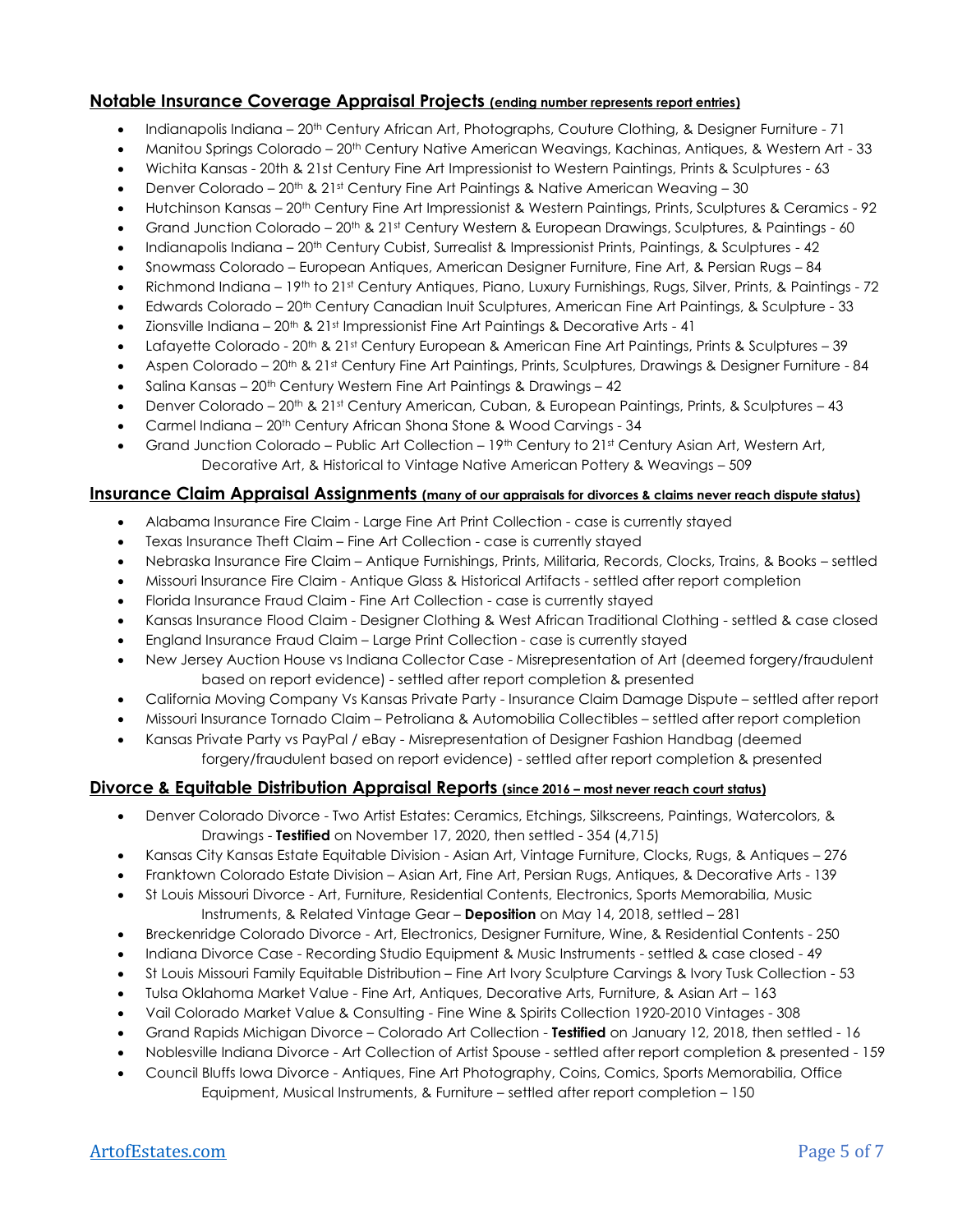## **Donation Non-Cash Charitable Contribution & Gift Tax IRS Appraisal Submissions**

Aspen Colorado Charitable Contribution IRS Donation – Designer Furniture, Furnishings, Fixtures, & Cabinets – 100 Boston Massachusetts Donation – Fine Art & Contemporary Art Collection of Paintings, Prints, & Sculpture – 24 Grand Rapids Michigan Museum Donation - Couture Fashion Runway Designer Clothing Collection - 123 Aspen Colorado Non-Cash Charitable Contribution - Professional Artist Studio with Letter Typeface - 125 (129,933) Indianapolis Indiana Museum Donation - Fine Art, Luxury Runway Designer Fashion, Accessories, & Clothing – 645 Topeka Kansas Museum Donation – European Impressionist & American Fine Art Collection - 52 Aspen Colorado Donation – Cabinets, Appliances, Flooring, Granite, Wood Beams, Accent Lighting, & Fixtures – 172 Kansas City Missouri IRS Donation - Northwest & Southwest Native American Art, Artifacts, Pottery, & Weavings – 252 Phoenix Arizona Museum Donation - Fashion Designer Clothing, Costume Jewelry, Textiles, Paintings, & Drawings – 521 Aspen Colorado Gift Tax – Designer Furniture, Luxury Furnishings, Antiques, Rugs, African Art, & Fine Art - 180

#### **Noteworthy IRS Estate & State Filed Estate Probate Appraisals (since 2016 / bold is report entries 275+)**

Colorado Springs IRS Estate Tax – Rugs, Vintage Furniture, Ivory, Sterling Silver, Clocks, & Far East Art & Antiquities - **278** Kansas City Kansas IRS Estate Tax – Native American Indian Pottery, Asian Art, Decorative Arts, & Fine Art - **575** Evergreen Colorado Estate Probate – Sterling Flatware, Decorative Arts, Antiques, Rugs, Fur Coats, & Books - 170 Indianapolis Indiana Estate Probate – Antiques, Sterling Silver, Fine Art, Books, & Residential Contents - 140 Greenwood Village Colorado IRS Estate – Designer Furniture, Silver, Electronics, Inuit, Native American, Fine & Folk Art - **300** Wichita Kansas IRS Estate Tax – Shaker & Victorian Antiques, Civil War Flags, Firearms, Belt Plates, Currency & Books – **2,522** Aspen Colorado IRS Gift Tax – Designer Furniture, Antiques, Electronics, Furnishings, & Residential Contents - 180 Geuda Springs Kansas IRS Estate Tax – Farm Tools, ATV, Quilts, Generators, Coins, & Residential Contents - 177 Boulder Colorado IRS Estate Tax - Antiques, Fine Art, Native American Rugs, Pottery, & Clothing – **583** Aspen Colorado IRS Estate Tax – Asian Arts, Fine Art, Vintage Collectibles, Furniture, & Clothing - 253 Indianapolis Indiana Estate Probate - Artist Estate, Ivory, MCM, & Vintage Designer Furnishings - **404** Beaver Creek Colorado & Dallas Texas IRS Estate Tax - Art, Designer Furniture, & Residential Contents - **299** St Louis Missouri IRS Estate Tax – Piano, Fine Art, Residential Contents, Posters, Sterling Silver, Rugs, & Furniture - 149 Parker Colorado Estate Probate – Peruvian Furniture, Vintage Collectibles, Woodshop Tools, Art, & Residential Contents - **275** Topeka Kansas IRS Estate Tax - Art, Antiques, Glass, Porcelain, Silver, Rugs, Designer Clothing, & Handbags - **867** Vail Colorado IRS Estate Tax - Fine Art, MCM Designer Furniture, & Residential Contents - 134 Wichita Kansas IRS Estate Tax - Antiques, Decorative Arts, Fine Art, Sterling Silver, Artifacts, & Prints - 124 Boulder Colorado IRS Estate Tax – Designer Furniture, Decorative Arts, Luxury Handbags, & Fine Art - 145 Aspen Colorado & Washington DC IRS Estate Tax - Art, Wine Antiques, Furniture, & Native American - **619** Palm Springs California / Wichita Kansas IRS Estate Tax - Antiques, Fine Art, Sculptures, & Sterling Silver - 178 Steamboat Springs IRS Estate Tax - Fine Art, Antiques, Ivory, Native American, African, Sports Memorabilia, Collectibles, Cameras, Specialty Firearms, Silver, Coins, Vehicles, Tools, & Residential Contents - **3,154**

Aspen Colorado & Chicago Illinois IRS Estate Tax for Fortune 500 Company - Fine Art, Decorative Art, Asian Art, Designer Furnishings, & Residential Contents - **325**

McPherson Kansas & Richmond Virginia IRS Estate Tax for Fortune 900 Company CEO - Native American, Hunting Gear, Firearms, Ammunition, Wine, Farm Equipment, & Residential Contents - 195

- Aspen Colorado / Palm Beach Florida / Malibu California IRS Estate Tax for Fortune 500 Company CEO Decorative Art & Furnishings, Wine, Prints, Fine Art Photography, & Designer Furniture - **760**
- Kansas City Missouri & Miami Oklahoma IRS Estate Tax for Fortune 500 Company CEO Fine Art, Artifacts, Electronics, Sports Equipment, Textiles, Outdoor Furniture, Decorative Furnishings, & Designer furniture - **310**
- Aspen Colorado & Los Angeles California IRS Estate Tax for Fortune 500 Company CEO Folk Art, Antiques, Decorative Art, Native American, Rugs, Antique Advertising, Sport Equipment, Textiles, & Outdoor Furniture – **351**